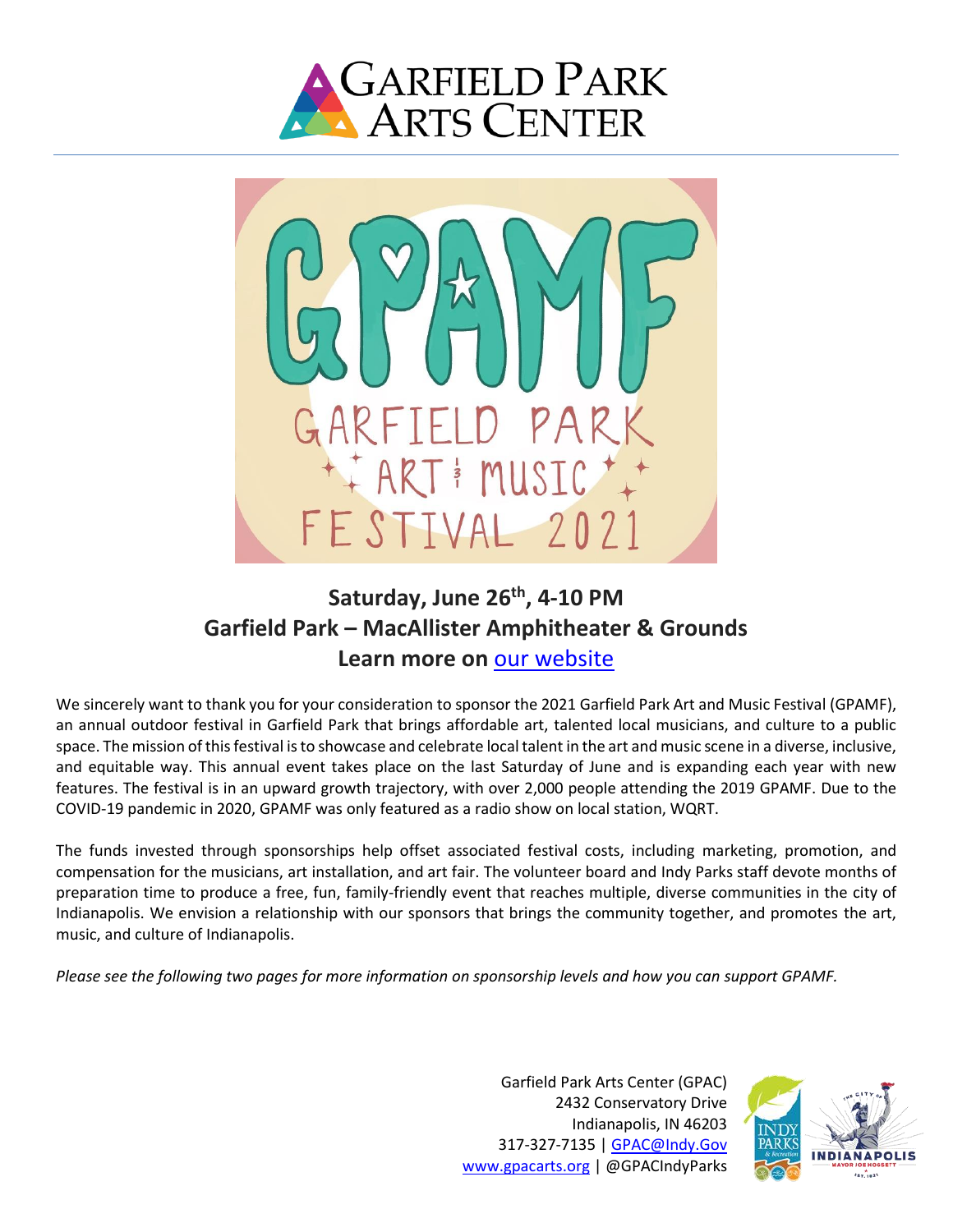

## **Sponsorship Levels**

### **Presenting Sponsor - \$1000**

Includes everything below, plus: Sponsor thanked during event announcements on stage and given an opportunity to hang their own business banner along stage and/or art fair. Sponsor will also be given an opportunity to hand out promotional items at the event.

#### **Platinum Sponsor - \$750**

Includes everything below, plus: Logo/business name on banner visible to 40,000+ parkgoers.

#### **Gold Sponsor – \$500**

Includes everything below, plus: Logo on printed flyers and posters. Mentioned in June email newsletter to 65,000+ subscribers.

#### **Silver Sponsor – \$250**

Includes everything below, plus: Acknowledgement on printed flyers and poster.

#### **Bronze Sponsor – \$100**

Name and logo featured on GPAMF/GPAC website. Acknowledgement on social media to 9,000+ subscribers (Facebook, Instagram, Twitter).

*Want to support GPAMF and donate as an individual? Donations less than \$100 are still helpful to carry out our Festival's mission! Contact us to donate: [Kavita.Mahoney@Indy.Gov](mailto:Kavita.Mahoney@Indy.Gov)*

----------------------------------------------------------------------------------------------------------------------------------------------------------------

Interested in supporting this awesome local event? Please fill out the information below, and mail it back with a check to 2432 Conservatory Drive, Indianapolis, IN 46203 (ATTN: Kavita Mahoney) with checks made out to the Friends of Garfield Park. Please also contact Garfield Park Arts Center Manager, Kavita Mahoney, at [Kavita.Mahoney@Indy.Gov](mailto:Kavita.Mahoney@Indy.Gov) with your contact information and sponsorship pledge so we can coordinate details, logo retrieval, and get more information to promote your business or organization.

□ Yes! My company wishes to sponsor the Garfield Park Art and Music Festival!

- □ Presenting Sponsor \$1,000 □ Platinum Sponsor - \$750 □ Gold Sponsor - \$500 □ Silver Sponsor - \$250 □ Bronze Sponsor - \$100
- □ Supporting Sponsor Please Specify Amount \$

*Please fill out the following page with your contact information.*

Garfield Park Arts Center (GPAC) 2432 Conservatory Drive Indianapolis, IN 46203 317-327-7135 | [GPAC@Indy.Gov](mailto:GPAC@Indy.Gov) [www.gpacarts.org](http://www.gpacarts.org/) | @GPACIndyParks